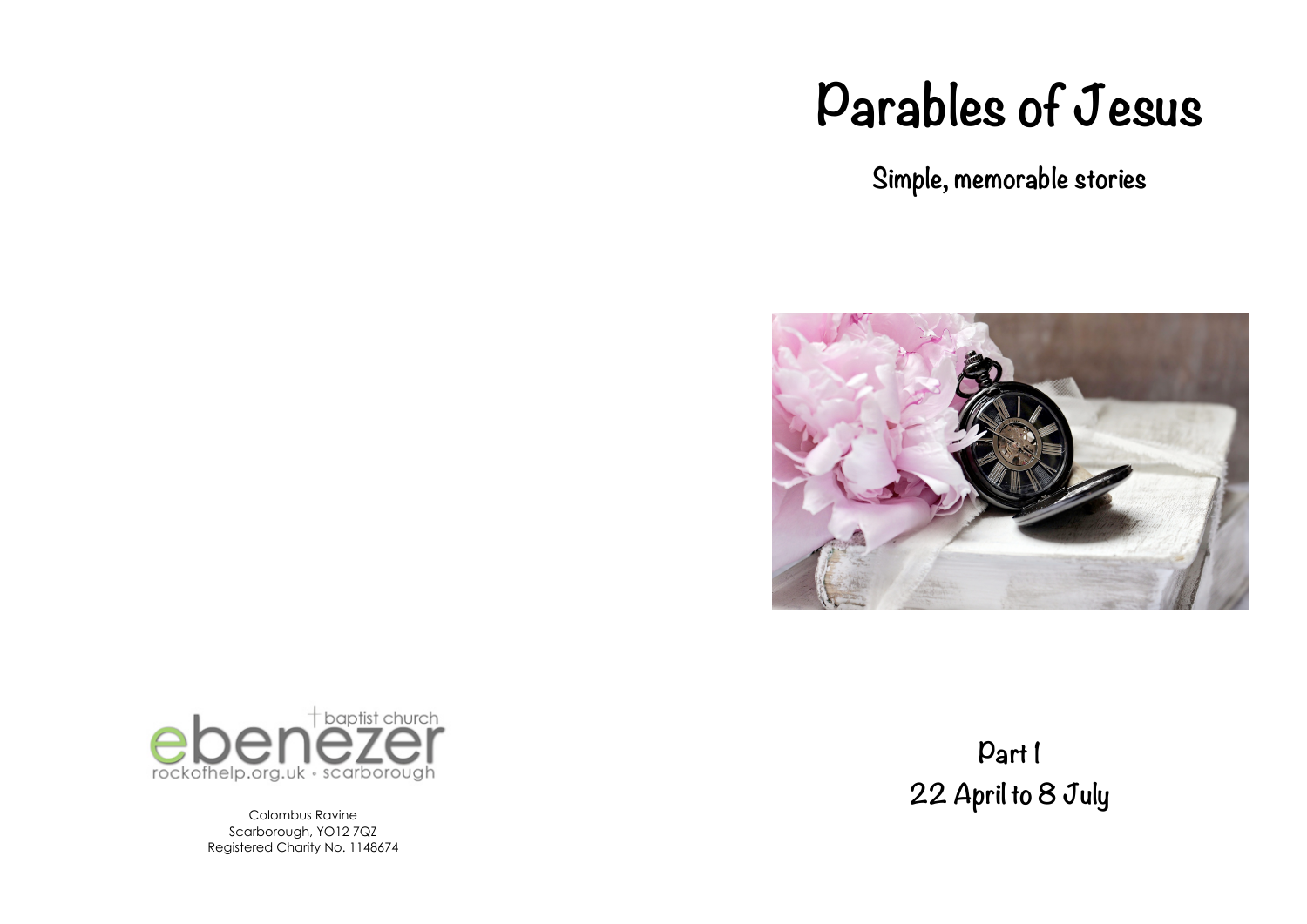Dear Friends,

The parables of Jesus contain most of his fundamental teaching. They are simple memorable stories, often with humble imagery, each with a single message. Jesus, for example, likened the Kingdom of God to yeast (an image usually meant as corruption) or a mustard seed. Jesus' parables were often surprising and paradoxical. The parable of the good Samaritan, for example, turned expectations on their head with the despised Samaritan proving to be the wounded man's neighbour.

We are going to look at all 46 parables in chronological order, or at least as close to chronological order as the academics can agree it! They will be in our morning sermons, and in our evening sermons.

The chronology is quite a lesson by itself. You can see that the first group of parables focuses on the fact that there's a new story being told, that it's not to be hidden, and it serves as a foundation for what's coming next. We then have the very important Parables #12 (sower and four types of soil) and #13 (weeds among good plants). This is followed by a group of "Kingdom of Heaven" parables (growing seed, yeast, valuable pearl, etc.). Now that the foundation has been built, Jesus gets into the behavior parables—how he would have you act as a Christian in different situations as a disciple, worker, or tenant. He then moves into using your talents well, remaining watchful, and finally into judgement. Basically it's the progression of a Christian life.

At the rear of this booklet I have reproduced a table of all the parables and the order we will be working through them in.

The material for this series, and some of the text above, is adapted from a really useful website http://

| Parables of Jesus in Chronological Order |                                                    |                       |               |              |  |  |
|------------------------------------------|----------------------------------------------------|-----------------------|---------------|--------------|--|--|
|                                          | Parable                                            | <b>Matthew</b>        | Mark          | Luke         |  |  |
| $\mathbf{1}$                             | New cloth on an old coat                           | 9:16                  | 2:21          | 5:36         |  |  |
| $\overline{c}$                           | New wine in old wineskins                          | 9:17                  | 2:22          | 5:37-38      |  |  |
| 3                                        | Lamp on a stand (also see #6)                      | $5:14-15$             |               |              |  |  |
| $\overline{4}$                           | Wise and foolish builders                          | $7:24-27$             |               | $6:47-49$    |  |  |
| 5                                        | Moneylender forgives unequal debts                 |                       |               | $7:41-43$    |  |  |
| 6                                        | Lamp on a stand $(2nd$ time, see #3)               |                       | $4:21-22$     | 8:16, 11:33  |  |  |
| $\overline{7}$                           | Rich man foolishly builds bigger barns             |                       |               | 12:16-21     |  |  |
| 8                                        | Servants must remain watchful (also see #44)       |                       |               | 12:35-40     |  |  |
| 9                                        | Wise and foolish servants (also see #42)           |                       |               | 12:42-48     |  |  |
| 10                                       | Unfruitful fig tree                                |                       |               | 13:6-9       |  |  |
| 11                                       | Sower and four types of soil                       | 13:3-8, 18-23         | $4:3-8,14-20$ | 8:5-8, 11-15 |  |  |
| 12                                       | Weeds among good plants (Kingdom of Heaven)        | 13:24-30, 36-43       |               |              |  |  |
| 13                                       | Growing seed (Kingdom of Heaven)                   |                       | $4:26-29$     |              |  |  |
| 14                                       | Mustard seed (Kingdom of Heaven)                   | 13:31-32              | $4:30-32$     | 13:18-19     |  |  |
| 15                                       | Yeast (Kingdom of Heaven)                          | 13:33                 |               | 13:20-21     |  |  |
| 16                                       | Hidden treasure (Kingdom of Heaven)                | 13:44                 |               |              |  |  |
| 17                                       | Valuable pearl (Kingdom of Heaven)                 | 13:45-46              |               |              |  |  |
| 18                                       | Fishing net (Kingdom of Heaven)                    | 13:47-50              |               |              |  |  |
| 19                                       | Owner of a house (Kingdom of Heaven)               | 13:52                 |               |              |  |  |
| 20                                       | Lost sheep (sheep as children, also see #29)       | 18:12-14              |               |              |  |  |
| 21                                       | The sheep, gate, and shepherd                      | $(John 10:1-5, 7-18)$ |               |              |  |  |
| 22                                       | Master and his servant                             |                       |               | $17:7-10$    |  |  |
| 23                                       | Unmerciful servant (Kingdom of Heaven)             | 18:23-34              |               |              |  |  |
| 24                                       | Good Samaritan                                     |                       |               | 10:30-37     |  |  |
| 25                                       | Friend in need                                     |                       |               | $11:5-8$     |  |  |
| 26                                       | Lowest seat at the feast                           |                       |               | $14:7 - 14$  |  |  |
| 27                                       | Invitation to a great banquet                      |                       |               | 14:16-24     |  |  |
| 28                                       | Cost of discipleship                               |                       |               | 14:28-33     |  |  |
| 29                                       | Lost sheep (sheep as sinners, also see $#20$ )     |                       |               | 15:4-7       |  |  |
| 30                                       | Lost coin                                          |                       |               | $15:8-10$    |  |  |
| 31                                       | Lost (prodigal) son                                |                       |               | 15:11-32     |  |  |
| 32                                       | Shrewd manager                                     |                       |               | $16:1-8$     |  |  |
| 33                                       | Rich man and Lazarus                               |                       |               | 16:19-31     |  |  |
| 34                                       | Workers in the vineyard, early and late            | $20:1 - 16$           |               |              |  |  |
| 35                                       | Persistent widow and crooked judge                 |                       |               | $18:2 - 8$   |  |  |
| 36                                       | Pharisee and tax collector                         |                       |               | 18:10-14     |  |  |
| 37                                       | King's ten servants given minas (also see #45)     |                       |               | 19:12-27     |  |  |
| 38                                       | Two sons, one obeys one does not                   | 21:28-32              |               |              |  |  |
| 39                                       | Wicked tenants                                     | 21:33-44              | $12:1 - 11$   | $20:9-18$    |  |  |
| 40                                       | Invitation to a wedding banquet                    | $22:2-14$             |               |              |  |  |
| 41                                       | Signs of the future from a fig tree                | 24:32-35              | 13:28-29      | 21:29-31     |  |  |
| 42                                       | Wise and foolish servants $(2nd$ time, see #9)     | 24:45-51              |               |              |  |  |
| 43                                       | Wise and foolish virgins                           | $25:1-13$             |               |              |  |  |
| 44                                       | Servants must remain watchful $(2nd$ time, see #8) |                       | 13:35-37      |              |  |  |
| 45                                       | Three servants given talents (also see #37)        | 25:14-30              |               |              |  |  |
| 46                                       | Sheep and goats will be separated                  | $25:31-46$            |               |              |  |  |
|                                          |                                                    |                       |               |              |  |  |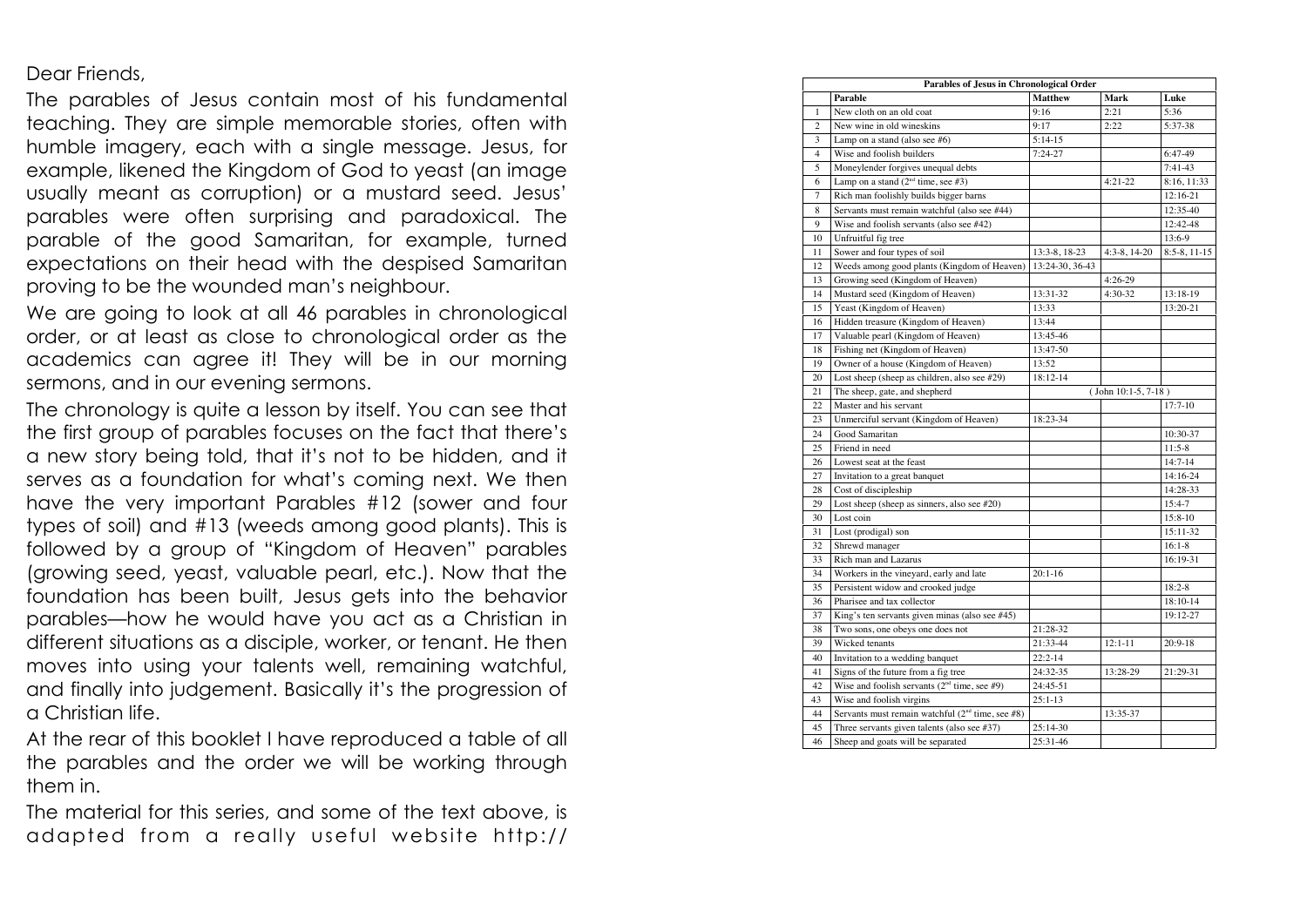#### **Future Studies**

| 15 July      | Morning | Parables 29-30 |
|--------------|---------|----------------|
| 15 July      | Evening | Parable 31     |
| 22 July      | Morning | Parable 32     |
| 22 July      | Evening | Parable 33     |
| 29 July      | Morning | Parable 34     |
| 5 August     | Morning | Parables 35-36 |
| 12 August    | Morning | Parable 37     |
| 19 August    | Morning | Parables 38-39 |
| 26 August    | Morning | Parable 40     |
| 2 September  | Morning | Parables 41-42 |
| 9 September  | Morning | Parables 43-44 |
| 16 September | Morning | Parable 45     |
| 16 September | Evening | Parable 46     |

www.swapmeetdave.com/Bible/Bible.htm. I have contacted the author of the website, Dave Ahl, and have his permission to reproduce and adapt the material for the purpose of our study series, that permission includes publication of this booklet on our website. However please do not distribute it more widely.

I am really excited about this series and I pray that we see the message Jesus brought even more clearly as we journey through his parables together.

Grace and peace,

Neil Douglas

#### **Using these notes**

These notes are designed to be used with or without the sermon. The preacher may not read these questions when preparing the sermon; they will always bring what they feel God wants to say to Ebenezer. We do expect God will speak to us through the sermon, and that is why the first question is always about it for those who heard it.

The questions then provide a way of engaging with the topic each week regardless of whether you have had an opportunity to hear the sermon or not, but please do try to listen to the sermon as it should enrich your study of the topic. Some of the parables are so well known and Jesus' own explanation so clear that I haven't provided any leaders' notes; if you get stuck, stop and pray; praying before you start is the right thing in any event!

There are weeks where there are no notes, these are weeks where the preacher / topic is not part of this set. Please feel free to use these weeks creatively, or you may wish to devote them to extended prayer for the life of Ebenezer and God's vision for our future.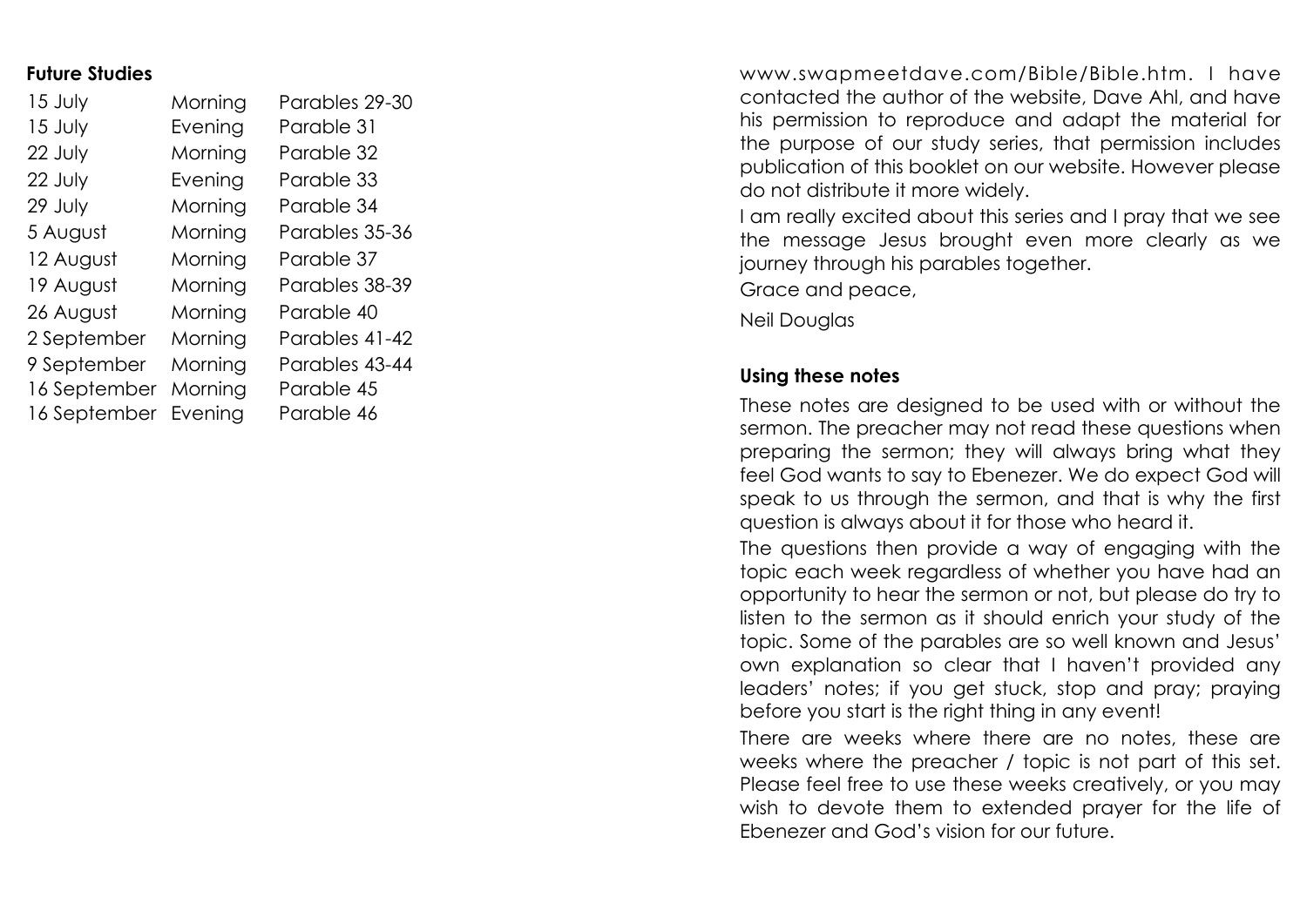*This page intentionally left blank*

**Date:** 22 April - morning

**Theme:** Parables 1-4

**Readings:** Matthew 9:16; Mark 2:21; Luke 5:36 Matthew 9:17; Mark 2:22; Luke 5:37-38 Matthew 5:14-15 Matthew 7:24-27; Luke 6:47-49

#### **Questions from the sermon**

a.What did God say to you through the sermon, and what caught your attention?

#### **Questions**

- 1. Parables 1 and 2. These are the first of Jesus' parables. Jesus told them around the same time as the sermon on the mount and the calling of his first disciples. What is the point he is making with a story about an old coat and an old wineskin?
- 2. The people in Jesus' audience were some disciples of John the Baptist (and perhaps some Pharisees). The parable had a special meaning for them. What was it? And what is the message for us today?
- 3. In what ways does following Christ require us to replace old habits with new ones? Why do we resist making these changes?
- 4. Parable 3, Jesus often refers to himself (or is referred to) as the "light of the world". What does he mean, then, by saying to humans, "you are the light of the world"?
- 5. Jesus uses two illustrations (city on a hill and light in a house). How might these apply to us? (Matthew 5:16)
- 6. Parable 4. This parable is the end of the sermon on the mount. What is Jesus' final message which he illustrates with the parable of building a house (Luke 6:46-47)?
- 7. Jesus says we are to do what he says. What did he just finish saying that we should do?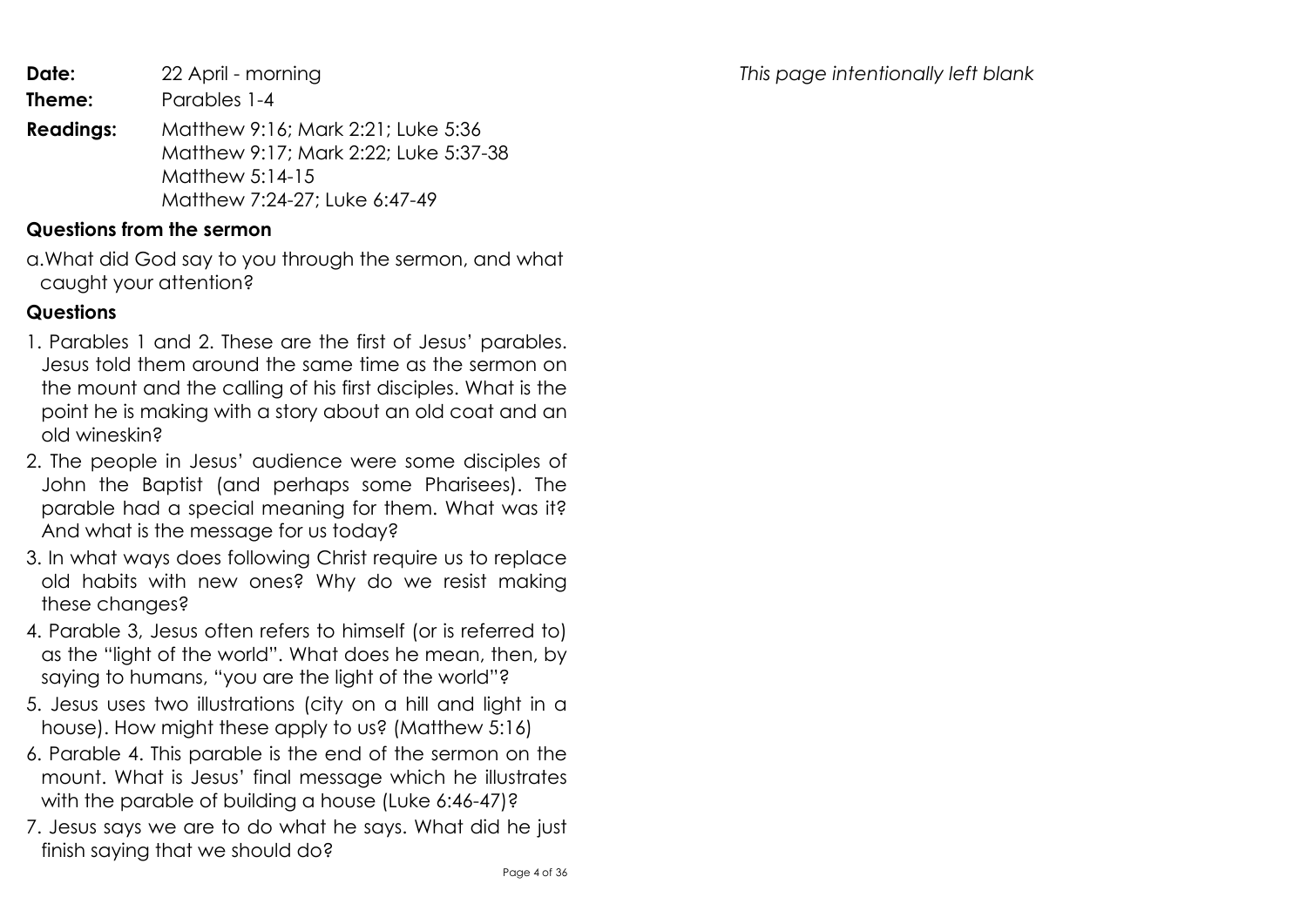- *This page intentionally left blank* 8. How does the parable illustrate what Jesus says we should do?
	- 9. What is the rock or the foundation upon which you should build your house? (1 Corinthians 3:11)
	- 10. What is the main message in this parable? How can you apply it to your life today?

# **Leader's Notes**

Q1. Jesus has a new message, the "good news," and if you try to fit it into the old Jewish religion, law, system of animal sacrifices, and so on, it isn't going to fit.

Q3. What Jesus brings is new, fresh, and transformational. It will rip apart anything that tries to force it into another way of doing, perceiving and experiencing. Becoming a Christ follower—a Christian—is a whole new life.

Q4. Jesus' disciples shine with His light by His spirit dwelling in us. We must never forget where the light comes from. It doesn't come from us. We are not the source. We are merely a reflector, like the moon. This means that you need to stay close to Jesus in order to reflect His light.

Q6. Jesus is speaking to the most religious people possible, the people in the right religion, Judaism. Jesus says in, "The problem is you call me Lord but you don't do what I say." That's the problem. I'm not looking for your curiosity, I'm not looking for your fascination. I'm not looking for your admiration. I'm telling you what it is to be a true follower. But He says it doesn't mean anything if you don't do what I say.

Q10. Remember, the key thing here is not to admire Christ, it's to obey Christ.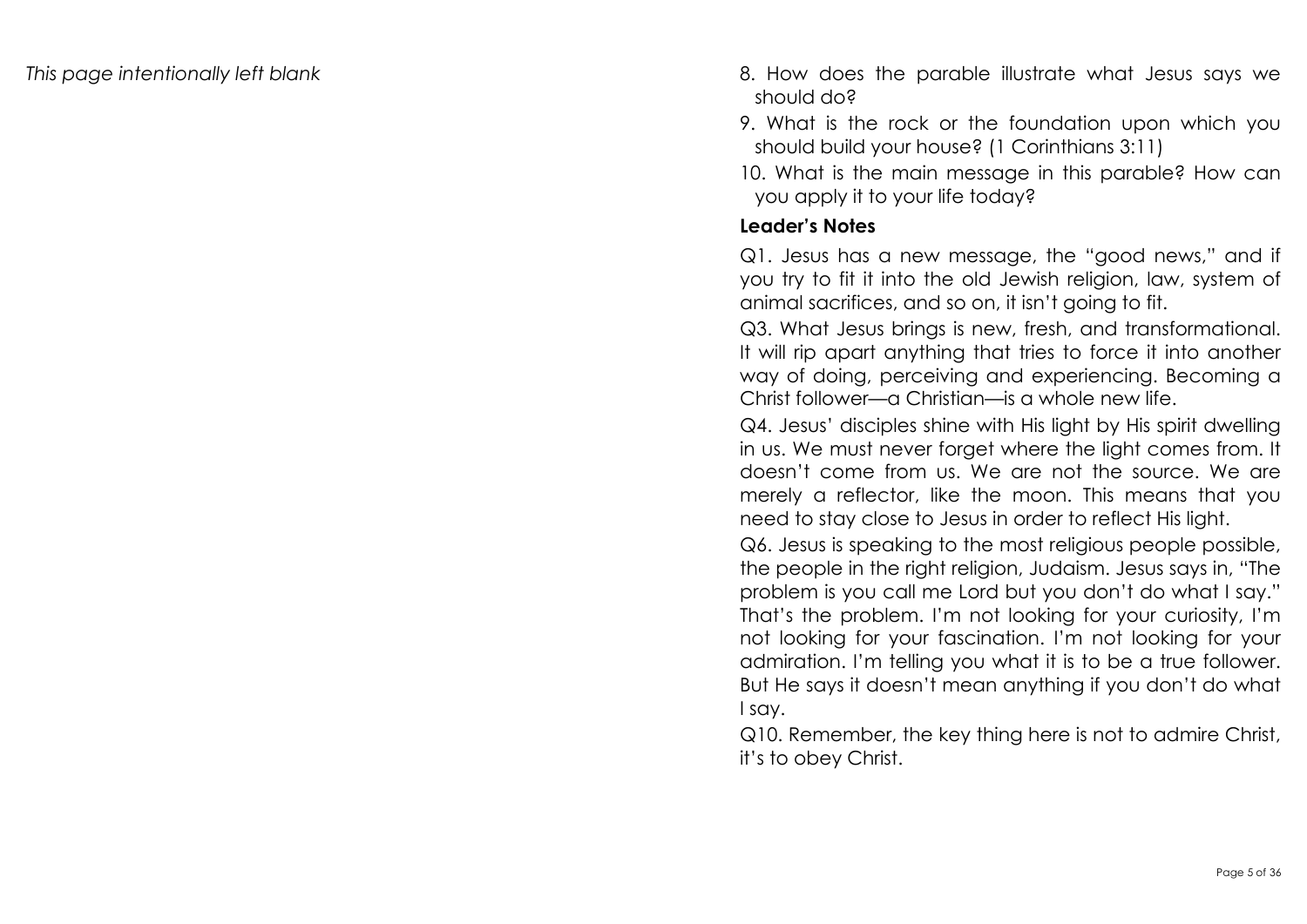**Date:** 22 April - evening

**Theme:** Parables 5-6

**Key Readings:** Luke 7:41-43

#### Mark 4:21-22; Luke 8:16, 11:33

# **Questions from the sermon**

a.What did God say to you through the sermon, and what caught your attention?

# **Questions**

- 1. What options did the moneylender have with people who owed him money?
- 2. Why do you think the woman came to the Pharisee's house? (a) to upset the Pharisee, (b) to ruin the party, (c) to seek forgiveness, (d) to minister to Jesus, (e) to confront her oppressors, (f) something else.
- 3. Jesus' parable about the moneylender seems an odd response. What was Jesus actually saying? (a) you can't know grace because you don't see yourself as a sinner, (b) you are a bigger sinner than the woman but you don't know it, (c) you may have sinned less than the woman, but you still need forgiveness, (d) the more you've sinned, the more your love for God, (e) the more you've been forgiven, the more your love for God.
- 4. Have you even felt like Simon when confronted with a person of questionable morals?
- 5. Who do you identify with in the parable?
- 6. Parables have layers of meaning, but usually a basic lesson. What is the fundamental lesson of this parable?
- 7. Parable 6. In Jesus' story about the lamp, what does the lamp represent?
- 8. Each of the three verses of this parable adds to the meaning of the whole. What do each of the lines mean? NO short answers! Elaborate!
- 9. What costs do we need to count in responding to Jesus? What costs of following Jesus seem especially high to you? What holds you back?
- 10. What does Jesus' illustration of salt mean? (14:34-35)
- 11. If you were on trial for being a Christian, would there be enough evidence to convict you?

# **Leader's Notes**

Q1. Our responsibilities for our family still remain. But it does mean that following Jesus takes first priority even if it is painful, difficult, and misunderstood. Our family's wishes don't come first; Jesus' direction and commands do.

Q2. Carrying your cross means that we must accept the death of our own self- directed life, die to ourselves daily, and be willing to face whatever physical, emotional, or social persecution that ensues—and follow Jesus.

Q5. Discipleship is a decision that demands the utmost seriousness and commitment.

Q7. If you don't have the willingness to give up everything to totally follow Jesus, then don't begin. Don't move toward a battle that you will surely lose. Figure out your resources and what you are willing to commit ahead of time. If you don't have it, don't commit your forces. Without enough strength they'll be chewed up, destroyed. Halfway measures are not adequate. It must be all or nothing.

Q10. It is possible for all the sodium chloride to be leached out of a mixture of salts so all that is left is stale and useless, i.e, it is possible for what appears to be salt to have all its true salt washed out of it. Even though the appearance remains, the essence is lost.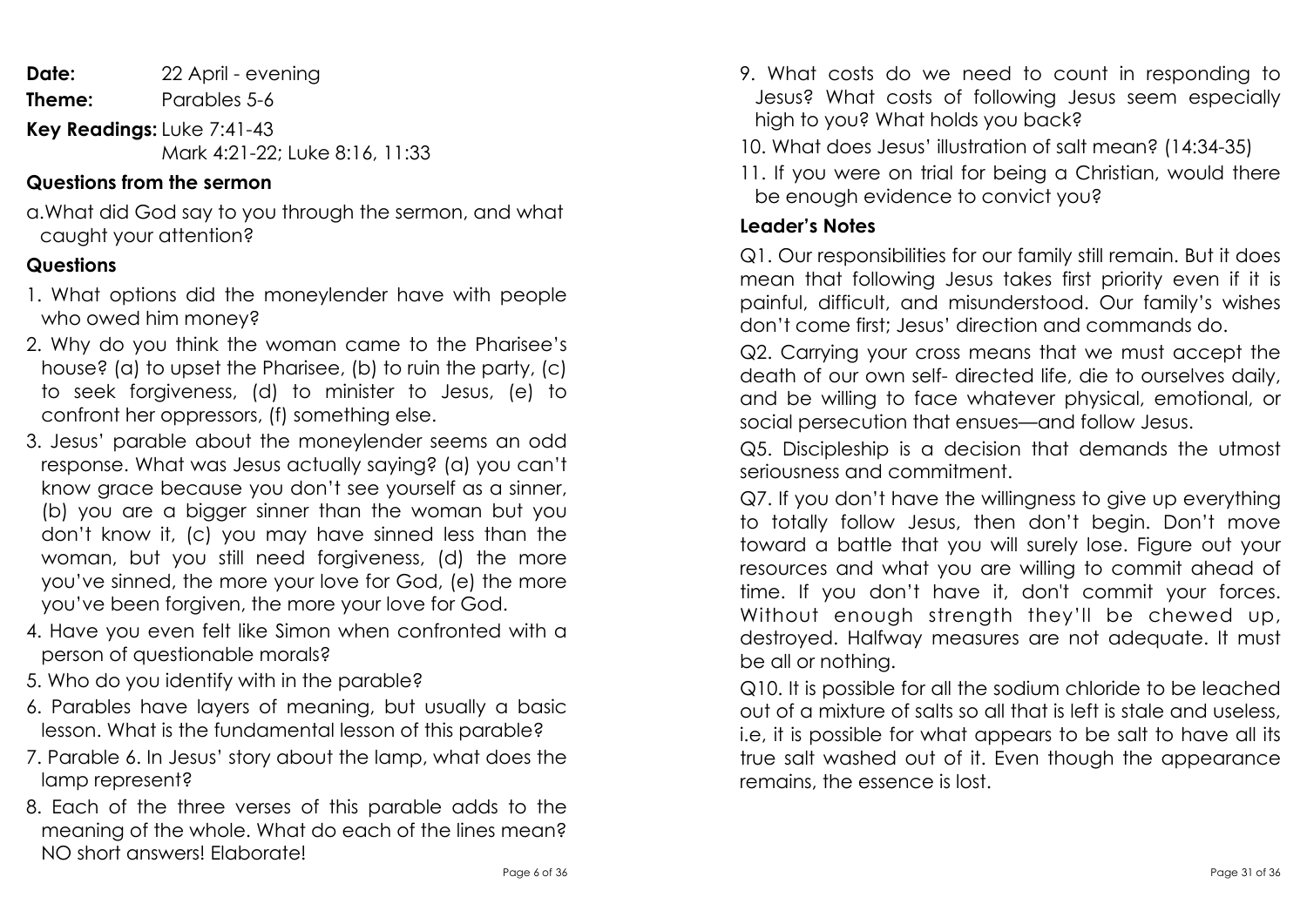**Date:** 8 July - evening **Theme:** Parable 28

**Key Readings:** Luke 14:28-33

# **Questions from the sermon**

a.What did God say to you through the sermon, and what caught your attention?

# **Questions**

- 1. What does it mean when Jesus says to "hate" your parents, wife, children, siblings, and even your own life? Is Jesus saying to treat family members badly or with disrespect? (Luke 14:26 and Matthew 10:37)
- 2. What does it mean to carry your own cross? (Luke 14:27) Considering his audience (the crowd following him), why did Jesus use this illustration? How do Jesus' conditions of following him seem to you today?
- 3. Think about planning to replace a kitchen. How can you be sure to take into account all of the costs? What happens if you miss something? What if the project isn't finished? What will your wife, family, and friends say? Do you have any unfinished projects around?
- 4. What consequences result from not counting the costs before building? (14:28- 29).
- 5. How does this building illustration apply to discipleship (i.e., following Jesus)?
- 6. If a king didn't have sufficient manpower to go to war, what was his best course of action? (14:31-32)
- 7. How do you interpret this second illustration (a king going to war) with respect to following Jesus?
- 8. Jesus presented the costs of discipleship in different ways at different times. How did people respond? (Luke 5:11, 5:27-28, Mark 10:21-22)
- 9. What sorts of things would God have you bring "out into the open?" (Vs 17)
- 10. Have you ever tried to hide your Christian identity or beliefs from other people?

# **Leader's Notes**

Q1.The moneylender could demand payment, possibly in other forms such as livestock or valuable objects. He could put the debtor in prison until the debt was paid for him. Or he could make the debtor his slave. Or, of course, he could forgive the debt, as required in Old Testament law: at the end of every seven years, creditors were to cancel all the debts they were owed by fellow Israelites.

Q3. To apply this parable to our lives, we must see the incredible forgiveness of God. For some, seeing God's mercy is easy as their past is like that of the sinful woman or the debtor with the large debt. They know their past made them unworthy to be in relationship with God; and yet out of His great love, they have been welcomed into His presence. Out of incredible gratitude and love, they respond lavishly, honoring Jesus in every imaginable way.

However, some of us have "grown up in the church." We paid attention in class. We weren't the bullies in school. We are much more like Simon the Pharisee, who was compared to the debtor with the smaller debt. Like Simon, we too have difficulty seeing that we need forgiveness. Also, like Simon, we perhaps fail to honor Jesus. He is simply not the number 1 "guest of honor" in our lives.

Q8. Sometimes we misunderstand how this works. We think that shining brightly requires special training in evangelism, theological education, an outgoing personality and exceptional spiritual courage. This is not so.

Lamps don't need classes or a formal education to light up. Just light the wick.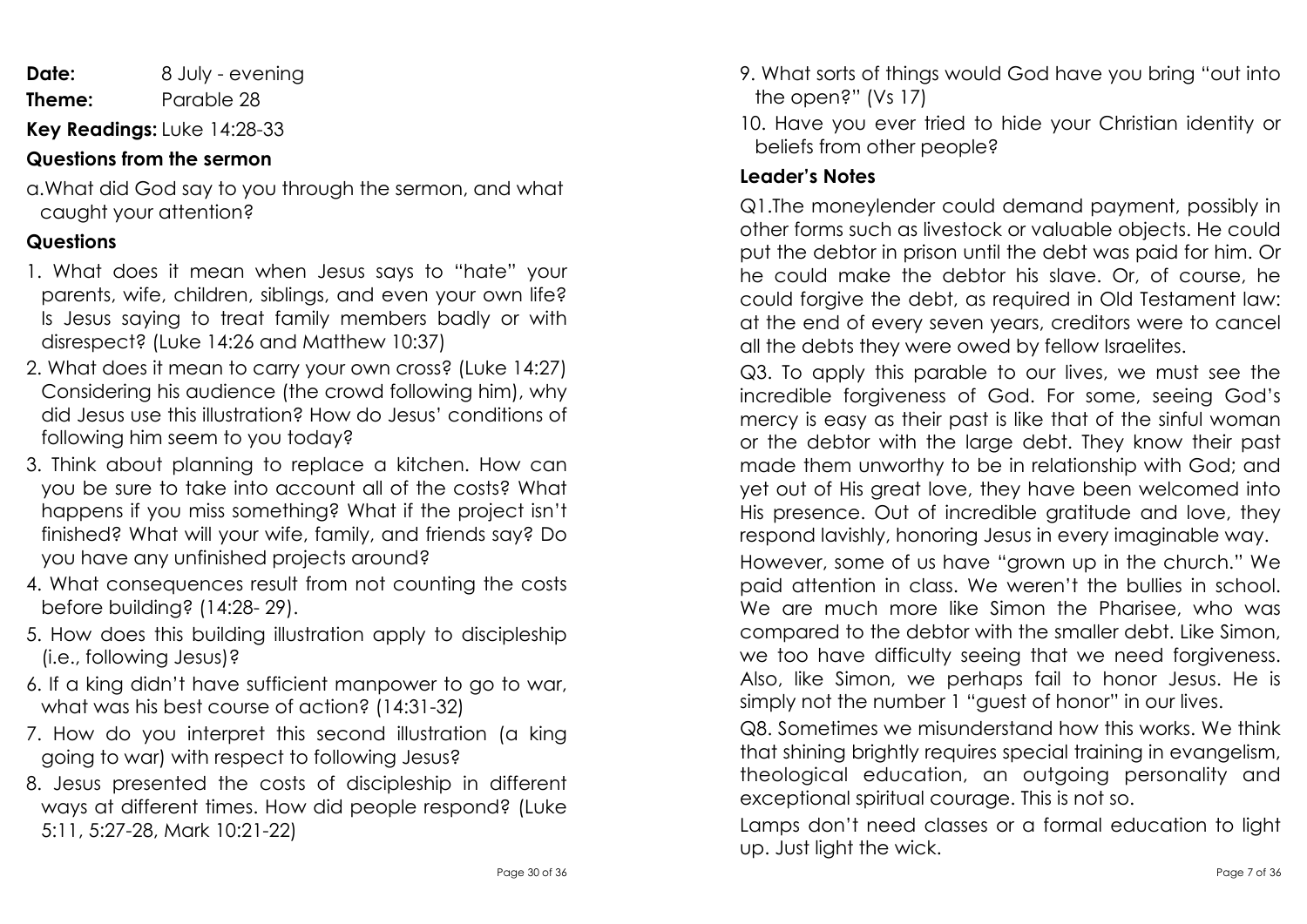**Date:** 6 May

**Theme:** Parables 7-8

**Key Readings:** Luke 12:16-21; Luke 12:35-40

# **Questions from the sermon**

a.What did God say to you through the sermon, and what caught your attention?

# **Questions**

- 1. In Verse 15, Jesus said, "Beware." Is that a strong warning or simply a caution?
- 2. How does greed show up in a person's life? Do you see this in your life?
- 3. Is it wrong or a bad thing to be rich? If not, what's the big problem?
- 4. In Ecclesiastes, Solomon spoke of two items in this story. How does Ecclesiastes 5:15 fit in? How about Ecclesiastes 8:15? Is the Bible giving us conflicting advice?
- 5. Does this parable say you should not plan for retirement or that you should not save? In one sentence, what does being "rich toward God" actually mean?
- 6. With what parts of the parable can you identify? What parts of it make you uncomfortable? (12:16-20)
- 7. Why is it difficult for us to accept that our life and things are temporary? What step can you take this week to become less dependent upon your possessions?
- 8. Parable 8. What is it like to wait for someone without knowing when they are coming?
- 9. How were the servants to be while waiting for their master? (12:35-36) How long did Jesus say they should wait? (12:38) How does this apply to you today?
- 10. What happened to the servants who were watching properly? (12:37) What is shocking about this?
- 8. Parable 27. How do you feel when you plan a big event and it is poorly attended? What kind of excuses do you most resent others using?
- 9. In Jesus' days, it was customary to send two invitations to a party—the first to announce it and the second to tell the guests that everything was ready. How does the parable of this party (banquet) fit into Israel's history? How did the character of the banquet change given the new guest list?
- 10. There are many people in this parable: the master, his servant, those invited the first time, the crippled and blind, others on country roads. Who do you identify with and why?
- 11. What does this parable tell us is the main thing we should fear with respect to attending the banquet, i.e., entering heaven?

# **Leader's Notes**

Q2. In most of Jesus' parables, he asks the listener to interpret it, in this parable, Jesus tells the listener how to behave. He did not want anyone to miss the meaning.

Q3. Humility to know our own sinfulness and weakness, and to feel our need of Christ, is the very beginning of saving religion.

Q7. The second point in this parable is the great importance of looking forward to the resurrection of the dead.

Q9. The Pharisee just assumed he would attend this feast. He was an heir to the covenant that God made with Abraham. The Jews were God's chosen people. Except for one thing. The covenant with Abraham, the exodus, and the messages from the prophets were just the first invitation. The second invitation came from Jesus. And it was this second invitation that many of the Jews rejected.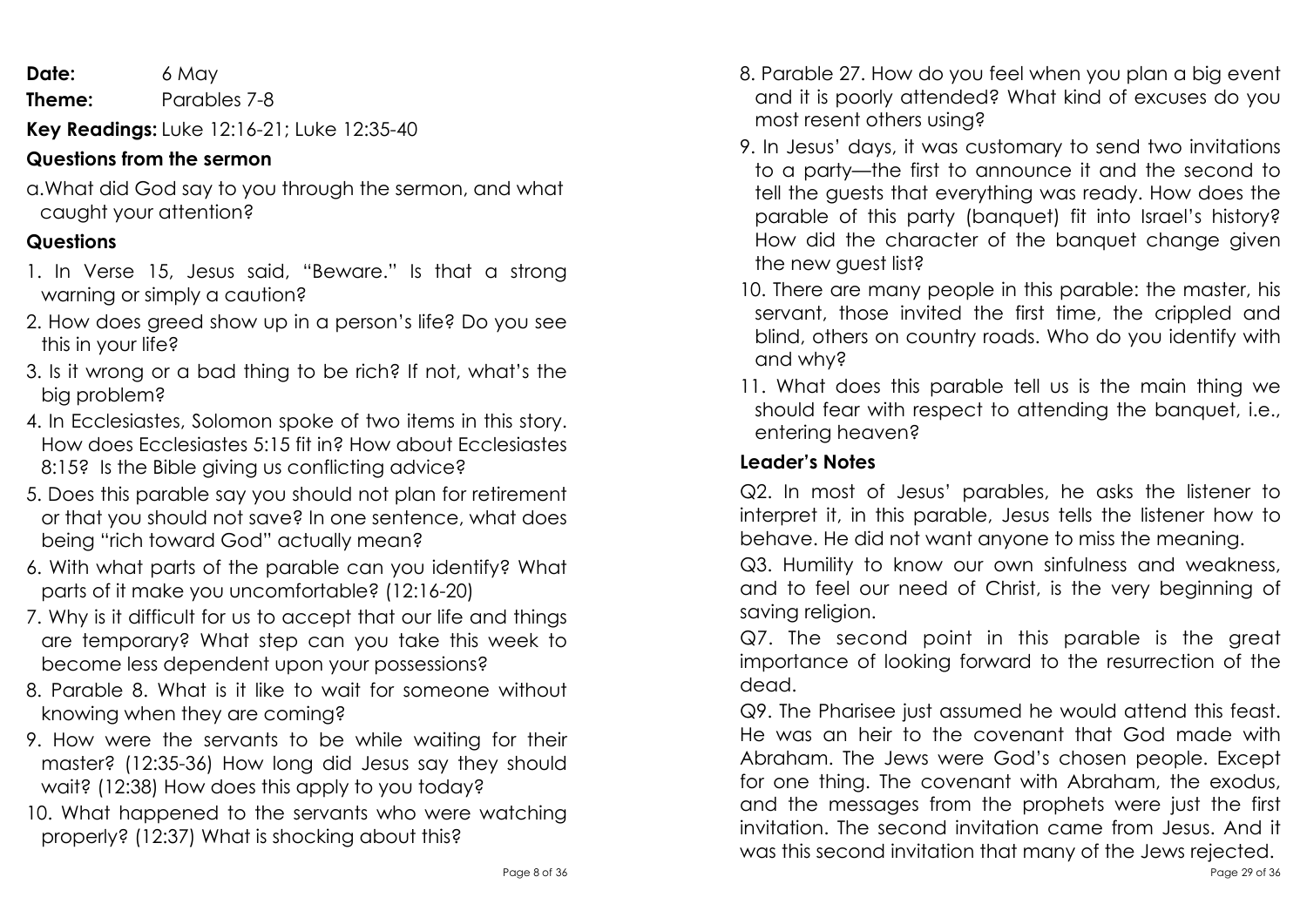**Date:** 8 July - morning **Theme:** Parables 26-27

**Key Readings:** Luke 14:7-14; 14:16-24

# **Questions from the sermon**

a.What did God say to you through the sermon, and what caught your attention?

# **Questions**

- 1. Be honest, are you ever eager to raise your social status? To be with the "right" people? To drive a good car? Who do you try to impress?
- 2. In contrast to most other parables, this is a wisdom saying rather than an analogy, allegory, or fable. What's the difference? Why should we care?
- 3. Why is humility so important to a Christian? The Bible has 106 stories empha- sizing humility. Faith is featured in 104 stories, and love is featured only 47 times. Does this tell you something?
- 4. Consider these spiritual gifts: teaching, administration, healing, prophecy, knowledge, charity, humility. What makes humility different?
- 5. How can we humble ourselves? (14:11) Does humility mean putting yourself down? Is humility the same as selfdegradation? What is real humility?
- 6. In Verses 12-14, Jesus advises his host to invite people who cannot repay him back. What do you think of this advice? Does this include people who are poor because they are lazy or poor by choice? Does this exclude family and friends?
- 7. There is another important point in the parable (14:14b). What is it?
- 11. For what are we to be watchful? What does watchfulness involve? Why is watchfulness not a passive activity? What are the three main messages of this parable?
- 12. What responsibilities or duties might God demand of you? What can you do for God in your area of responsibility?

#### **Leader's Notes**

Q1. Beware is probably the best translation of the original Greek and it is a strong warning.

Q4. The rich man did not foresee his death and he was arrogant and proud about what he had. Solomon was grateful to God and thanked God that he could enjoy what God had given him.

Q5. Saving money and planning are good things. The Bible stresses using ones money and gifts wisely. Other parables advise us to increase our wealth, to be good caretakers of what God has entrusted to us, to help the poor and those less fortunate . This is how we show we are "rich toward God."

Q11. 1) We must be ready for a return of Jesus at any moment. As verse 40 says, he "will come at an hour when you do not expect him."

2) The delay that must neither reduce your expectancy nor impede your preparedness (vs 38). You must not let this delay discourage you so you fall into a trap or get overwhelmed by the drudgeries and anxieties of life.

3) You must faithfully manage the resources that have been entrusted to you by God. Don't forget, you are stewards not owners; you can't take it with you.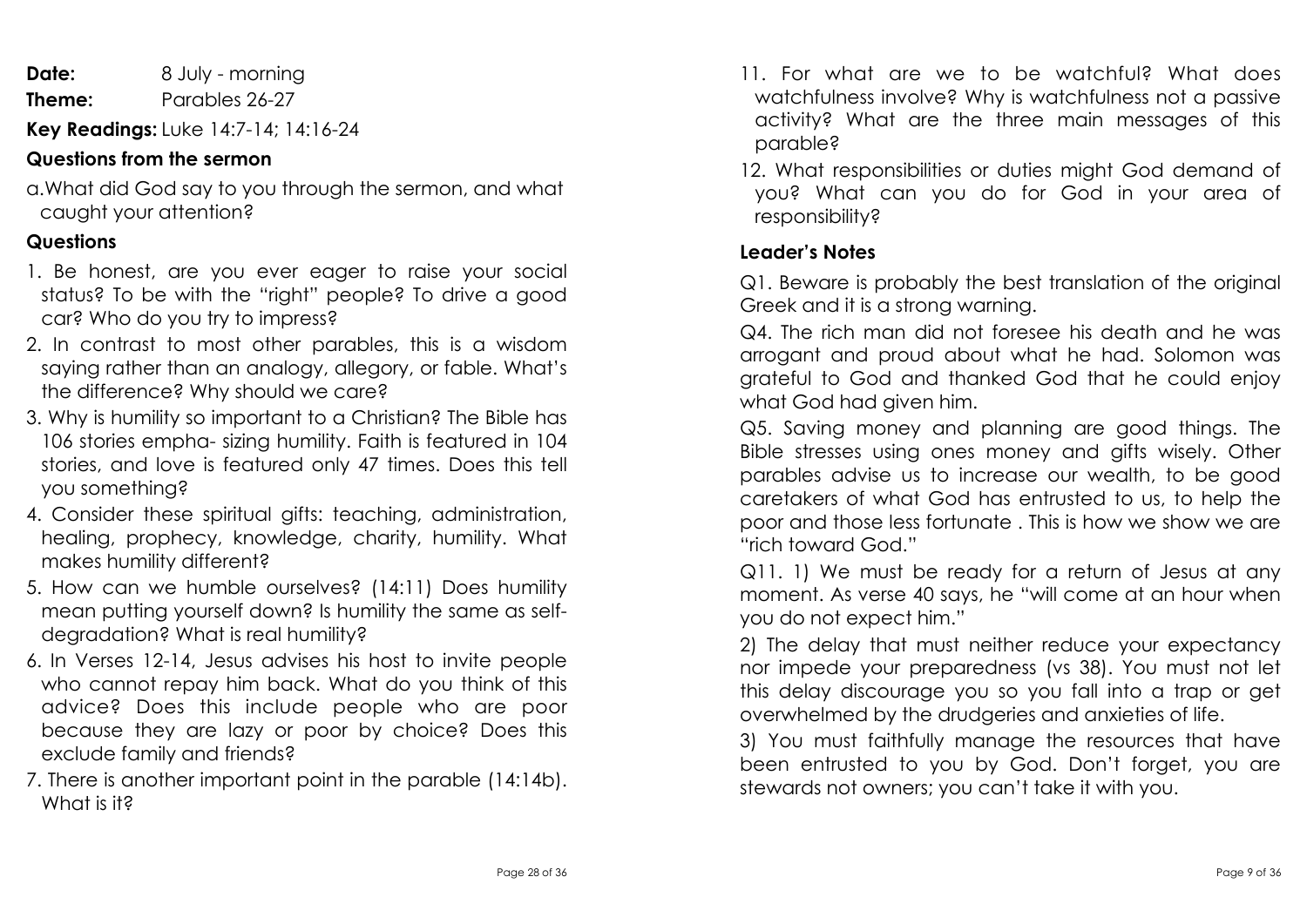**Date:** 13 May - morning **Theme:** Parables 9-10

**Key Readings:** Luke 12:42-28; Luke 13:6-9

# **Questions from the sermon**

a.What did God say to you through the sermon, and what caught your attention?

# **Questions**

- 1. What would you do if you hired somebody to watch your home and children, left for a holiday, and then returned a day early to find they had neglected your children, had a party, and wrecked your home?
- 2. What distinguishes the faithful and wise manager? (12:42-44)
- 3. How did Jesus say that an irresponsible servant might behave when left in charge of the household? (12:45) Why might a person behave in this way?
- 4. In view of Christ's second coming, what does this parable teach you about readiness? About stewardship? Judgement? Serving others? Witnessing?
- 5. The parable identifies four kinds of servant:
- a) One who knows what he should do, and does the right thing.
- b) One who knows what he should do, but does the wrong thing.
- c) One who knows what he should do, but doesn't do anything.
- d) One who does not know what he should do, and does the wrong thing
- What is the fate of each of them? Which one do you identify with?
- 9. How would you summarize the message of this parable? (Three points)
- 10. Parable 25. Have you ever turned down a request from a friend to do something and then changed your mind because he kept asking?
- 11. What is the reason for persistence in prayer? To help... (A) change God's mind.
- (B) change our hearts.
- (C) understand and express the intensity of our need.
- (D) recognize God's work.
- 12. What is the point of the parable? (Also see Hebrews 4:16)

# **Leader's Notes**

Q9. 1) The lack of love is easy to justify, even though it is never right.

2) Our neighbor is anyone of any race, creed, social background, or IQ who is in need.

3) Love means acting to meet the person's need. In God's sight, there is no valid reason for refusing to help.

Q12. This parable appears only in Luke and immediately follows the verses of the Lord's Prayer. So it effectively enlarges on the petition about daily bread. As a rule in Biblical days, the woman of the house made enough bread for the day and in this case it happened that the family ate the last scraps at dinner. Thus the need for more to feed another friend who just returned from a long and arduous trip.

We are encouraged to boldly ask, seek, and knock on the door of our heavenly friend and father, knowing that we can trust him. We must practice the same perseverance, and even though the answer to our prayer may be delayed, we must continue to ask, seek, and knock.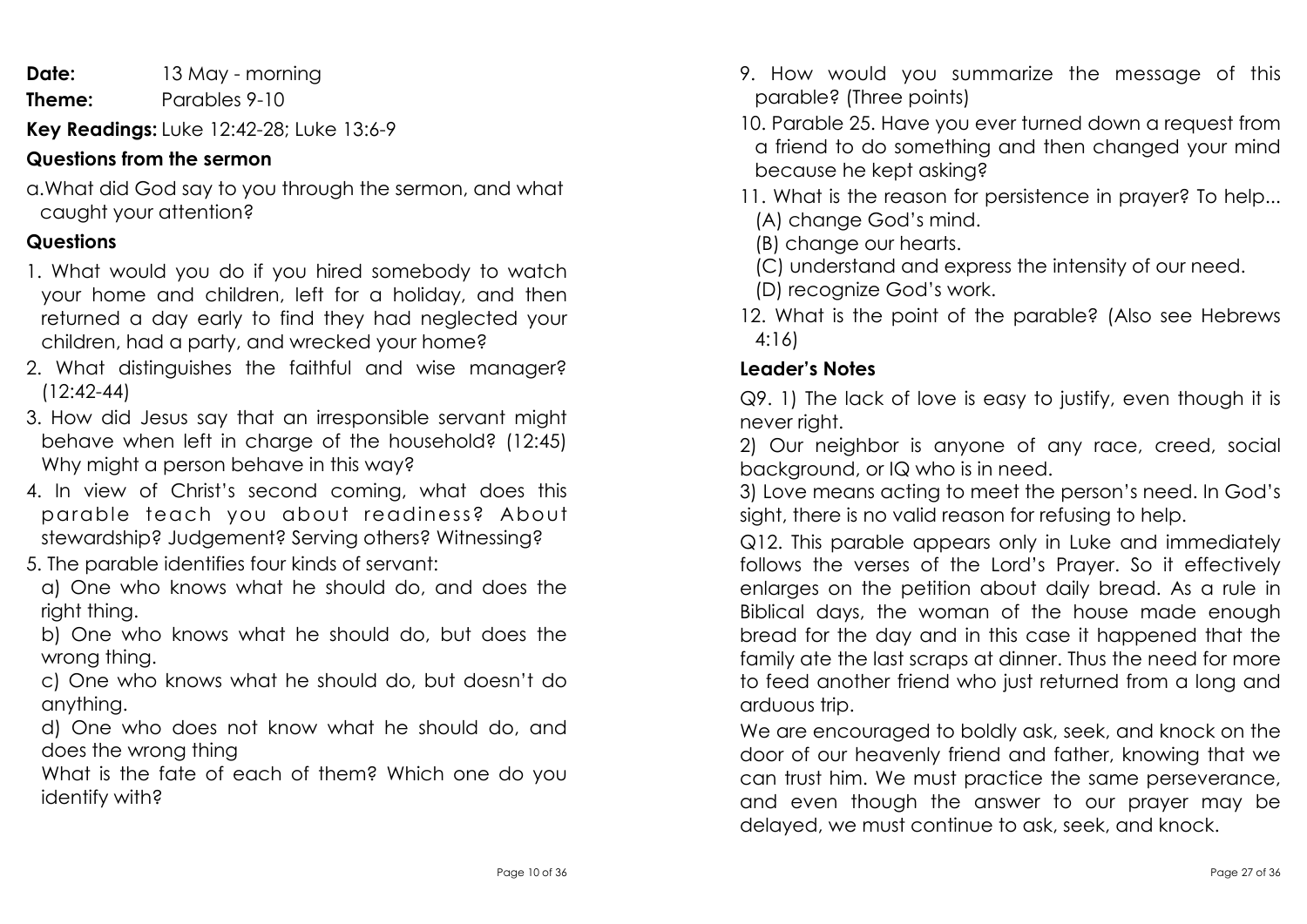| Date:  | 1 July                              |
|--------|-------------------------------------|
| Theme: | Parables 24-25                      |
|        | Key Readings: Luke 10:30-37; 11:5-8 |

#### **Questions from the sermon**

a.What did God say to you through the sermon, and what caught your attention?

# **Questions**

- 1. What are the greatest inconveniences in your life? (Ones involving expenditures of your time? Of money? Emotional issues? Travel plans? Working with others?)
- 2. Did the expert in the law who questioned and then answered Jesus understand what was necessary to inherit eternal life? Did he summarise the Law correctly? (Deuteronomy 6:5, Leviticus 19:18)
- 3. After Jesus affirmed his correct reply, what did the legal expert then want to do? (10:29)
- 4. Jesus replied to the legal expert's question, "who is my neighbour?" with perhaps the best-known parable in the Bible. Let's consider this parable from the point of view of the priest and the Levite. Could they have had good reasons for behaving the way that they did?
- 5. What natural inclinations make it easier for you to act like the priest and the Levite rather than the Samaritan?
- 6. What was the Samaritan's response to the situation? Why did he help the beaten man? (10:33) How practical was his approach?
- 7. How does it feel when someone has mercy on you? How do you feel when you get in trouble because of your own stupid actions? How does mercy feel then?
- 8. In what ways can you personally or can we as Christians be more like the Samaritan? Is this something to aspire to? Is this something God expects of you?
- 6. Do you know your "master's will?" (12:47) Should you try to know it better or are you better off not knowing it so you will not be punished as severely? (12:48)
- 7. Over what has God given **you** stewardship? What do you think God wants you to do with it (be specific)? How would God evaluate the job you're doing? How can you improve the job you're doing?
- 8. Parable 10. What is the context in which Jesus tells the parable of the barren fig tree?
- 9. In this parable, who are the characters represented by the fig tree, the owner, and the gardener? What do the figs (or fruit) represent?
- 10. Which is most surprising to you: that the owner wants to cut down the tree? Or that the gardener wants to give it another year?
- 11. What eventually happens? Is the tree cut down? Does the owner give it another year? If so, does it bear fruit?
- 12. What is the message of this parable?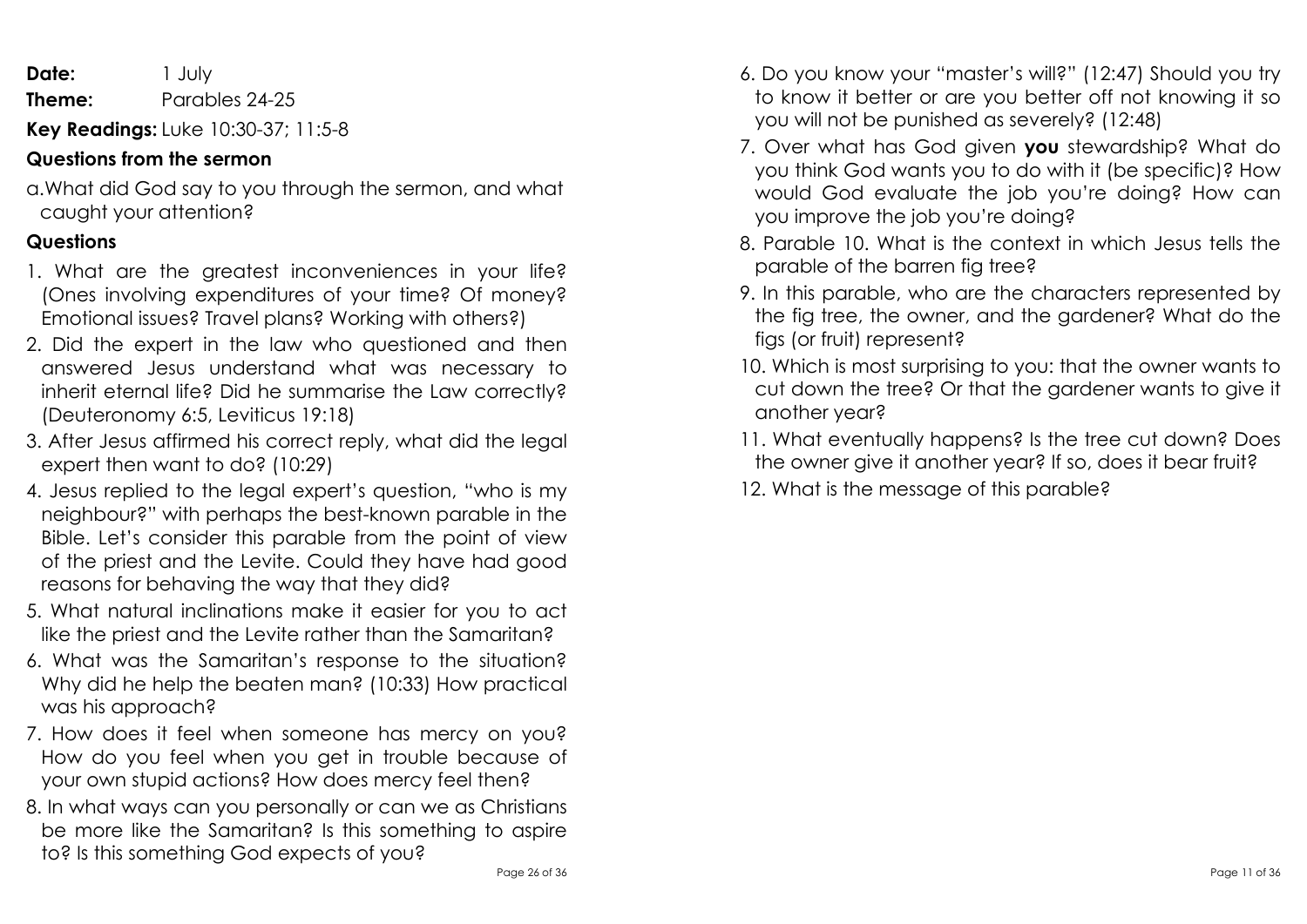**Date:** 13 May - evening

- **Theme:** Parable 11
- **Key Readings:** Matthew 13:3-8, 18-23; Mark 4:3-8, 14-20; Luke 8:5-8, 11-15

#### **Questions from the sermon**

a.What did God say to you through the sermon, and what caught your attention?

# **Questions**

- 1. When was the last time you "tuned out" a speaker?
- 2. Why would a farmer allow precious seed to land on bad ground? Is he irresponsible scattering seed at random?
- 3. What happened to each group of seeds?
- 4.How did Jesus conclude his parable? What did he mean by that? (13:9)
- 5. How much of the parable did the people understand? How much did the disciples understand? (13:9-10) Why didn't they understand this parable?
- 6. Why do you suppose that this was among the first parables that Jesus told?
- 7. What kind of people today might be represented by the seed that fell on the path? (13:19)
- 8. Why couldn't those who received the word with joy stay faithful? (13:20-21)
- 9. What choked those who were represented by the seed that fell among the thorns? What other things (or people) might the thorns represent? (13:22)
- 10. Why is perseverance necessary for all who receive the Word? (Luke 8:15) How long did it take for you to understand the gospel of Christ?
- 9. In what ways has God shown mercy in forgiving your sins?
- 10. If God is so willing to forgive us, why are we often unwilling to forgive others? Why is there such an attraction to revenge movies like Death Wish, Straw Dogs, Payback, and Point Blank?
- 11. Is it really possible to "forgive and forget?" How is it possible to forget the wrongs that others have done to us?
- 12. What happened to the servant who was unforgiving? What is the parallel meaning for us today?

# **Leader's Notes**

Q1. Slave - slaves did not just have servile duties. Some might be tutors, physicians, companions, household managers, sales agents, and administrators.

Q2. The point here is that, fair or not, the slave was expected to work in the fields and fix the food.

Q8. A talent was about 20 years wages for a laborer whilst a denarius was a days wages.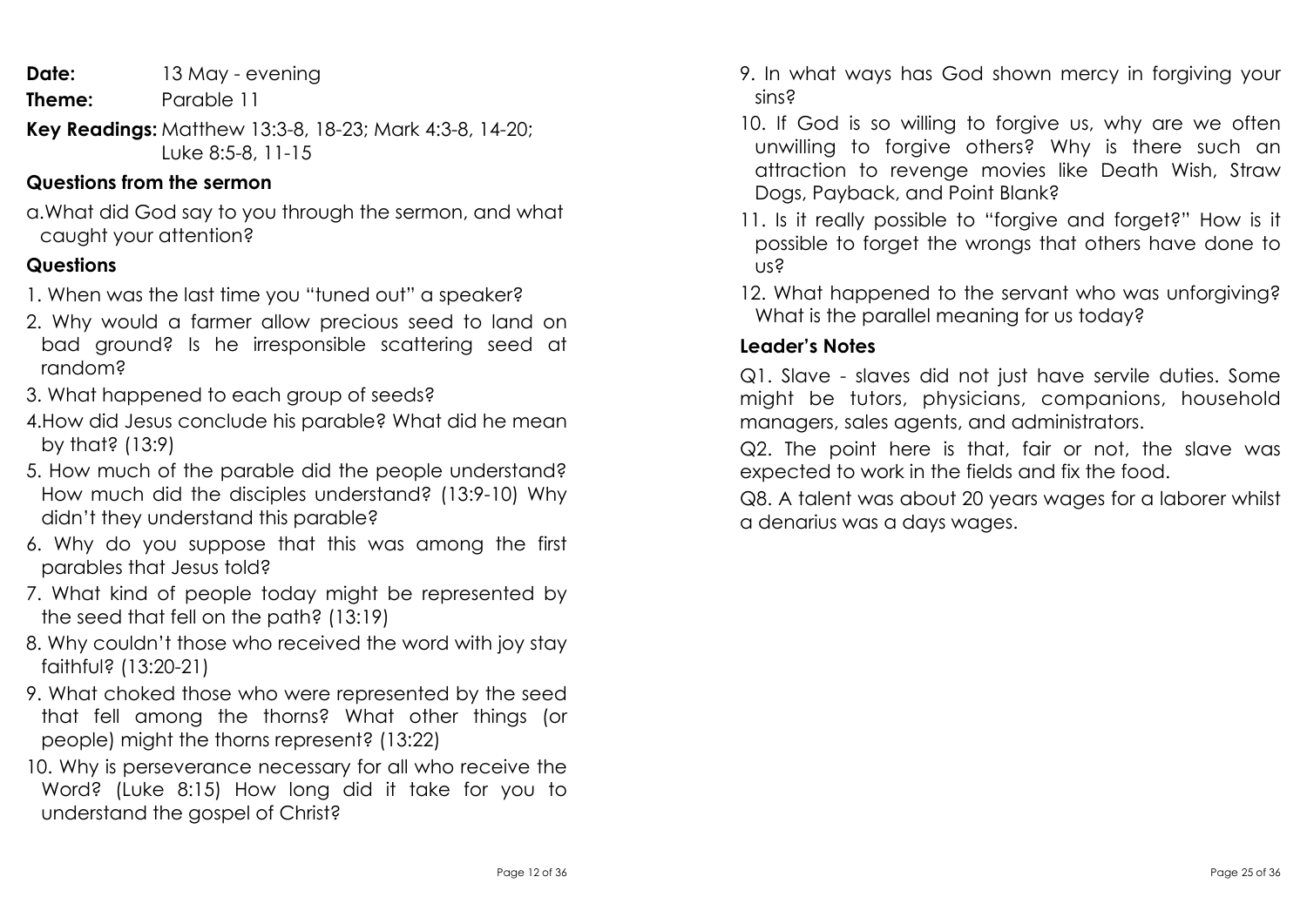**Date:** 24 June **Theme:** Parables 22-23 **Key Readings:** Luke 17:7-10 Matthew 18:23-34

#### **Questions from the sermon**

a.What did God say to you through the sermon, and what caught your attention?

#### **Questions**

- 1. The original Greek word for the man working for his master is doulos. Do you know what that means? (17:7)
- 2. Was it fair for the master to expect his servant would prepare his meal after laboring in the fields all day?
- 3. Has society shifted on obeying authority and doing ones duty? Has God?
- 4. Should the master be expected to thank his servant for doing what he was told (or ordered or commanded) to do, for doing his duty? Should we expect thanks from God for obeying him and doing what he tells us to do? Doesn't our piety (being devout or reverent) earn us some special treatment?
- 5. Parable 23. 1. Jesus told the parable of the unmerciful (unforgiving) servant right after telling Peter he must forgive someone seventy-seven (or seventy times seven) times. How likely are we to forgive someone many times for a similar offence?
- 6. Why is an unforgiving spirit so deadly?
- 7. What is the only supplication (request) in the Lord's prayer that has a "catch" to it (that requires something of us)? (Matthew 6:12-15, Mark 11:25-26)
- 8. In today's terms, roughly how much did the first servant owe the king? How much did the second servant owe the first?
- 11. What kind of soil do you most resemble right now? What worries or temptations have hindered your growth as a Christian recently?
- 12. How could you listen more faithfully and intently to the voice of God? What will most help you be responsive to God in your study of the Bible?

#### **Leader's Notes**

The parable is simple: the sower scatters seed generously and it ends up on four different types of terrain. Some lands on the side of the road, some on rocks, others in thorny soil, and some in good soil. The first three don't survive and the seed planted in the good soil flourishes.

And we immediately say, "I want to be good soil." Or we say, "I know people who are like the rocky soil," or maybe "Let's pray for the folks who are stuck in the thorny soil." So this parable about a sower quickly becomes the parable of the types of soil.

If we reread the parable from the perspective of the sower, we get a better understanding of it and why Jesus himself emphasised the idea of sowing the seed. He makes it clear that he came to rescue sinners. His purpose was to bring salvation to everyone. If we keep this in mind, we can see that the parable actually has three meanings: 1) To show that Christ came to share the Word of God with

everyone. God isn't a stingy God who picks and chooses who is good enough to hear the word. He graciously sows into everyone who is willing to accept his word.

2) To show us how the different soils in our life can encourage or stop us from receiving the "Good News."

3) To encourage us to share the Word of God with others. And like Jesus, we should spread the Good News with everyone, not just those who are receptive.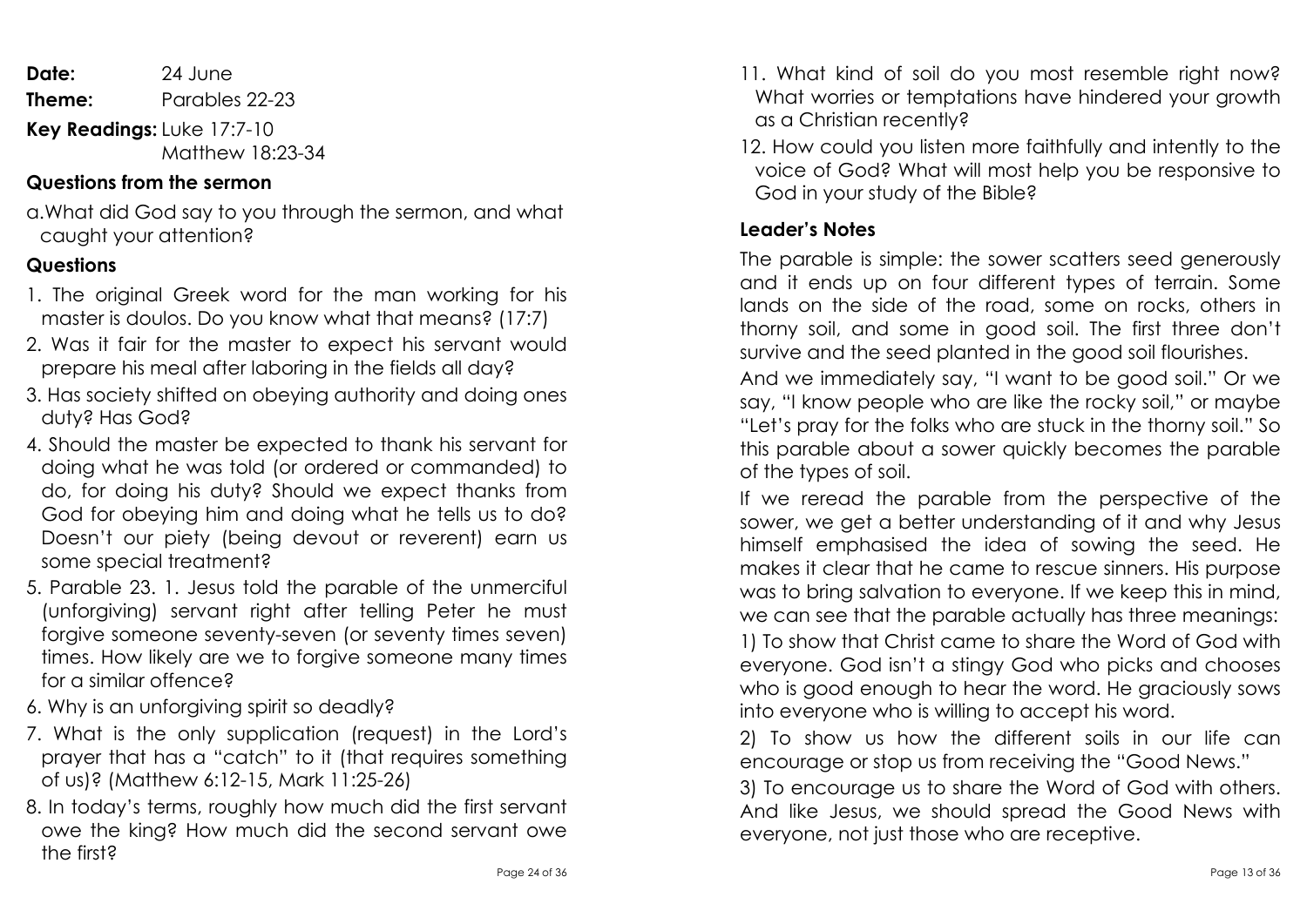**Date:** 27 May

**Theme:** Parable 12

**Key Readings:** Matthew 13:24-30, 36-43

#### **Questions from the sermon**

a.What did God say to you through the sermon, and what caught your attention?

#### **Questions**

- 1. In this parable, who is the sower? What does the field represent? The wheat? The weeds? The enemy? The harvest? The harvesters?
- 2. What did the servants volunteer to do for the owner of the field? (Vs 13:28)
- 3. On what grounds did the owner turn down the servants' suggestion? (Vs 13:29) How difficult is it to pull up only the weeds from a densely growing bed of flowers? Can you always clearly identify the weeds from the good plants?
- 4. What dangers lie in trying to label people as either "weeds" or wheat?" Whose responsibility is it to identify the weeds and deal with them?
- 5. What does this parable teach about church purity? Divine patience? Human accountability?
- 6. If you had to guess, what would you say would be the ratio of "wheat" to "weeds" in Uk fields?
- 7. How do these kinds of passages (threats of judgement and harsh punishment for unbelievers) make you feel?
- 8. In what ways can you "shine like the sun" in your contacts with unbelievers? What does this mean? (Daniel 12:3) What does this say about Christians who try to isolate themselves from non-Christians?
- 9. It is possible to interpret this parable to mean that whatever you were at birth (weed or wheat) is what you
- 6. In this parable, Jesus describes himself as both the gate (10:7) and the shepherd (10:11, 10:14). Which image do you like better?
- 7. Gates can be used to keep some things in and some out. Which side of the gate that Jesus described are you on? (Be careful answering this.) (10:9) How has Jesus been a gate in your life?
- 8. What does a hired hand do for the sheep? (10:12) What was Jesus willing to do for his sheep? (10:11, 10:15, 10:17) What does it mean when Jesus repeats something three times?
- 9. How are we like sheep? What tempts people to follow a stranger (or thief)? Why?
- 10. In what ways has Jesus been your shepherd? How can we better hear his voice?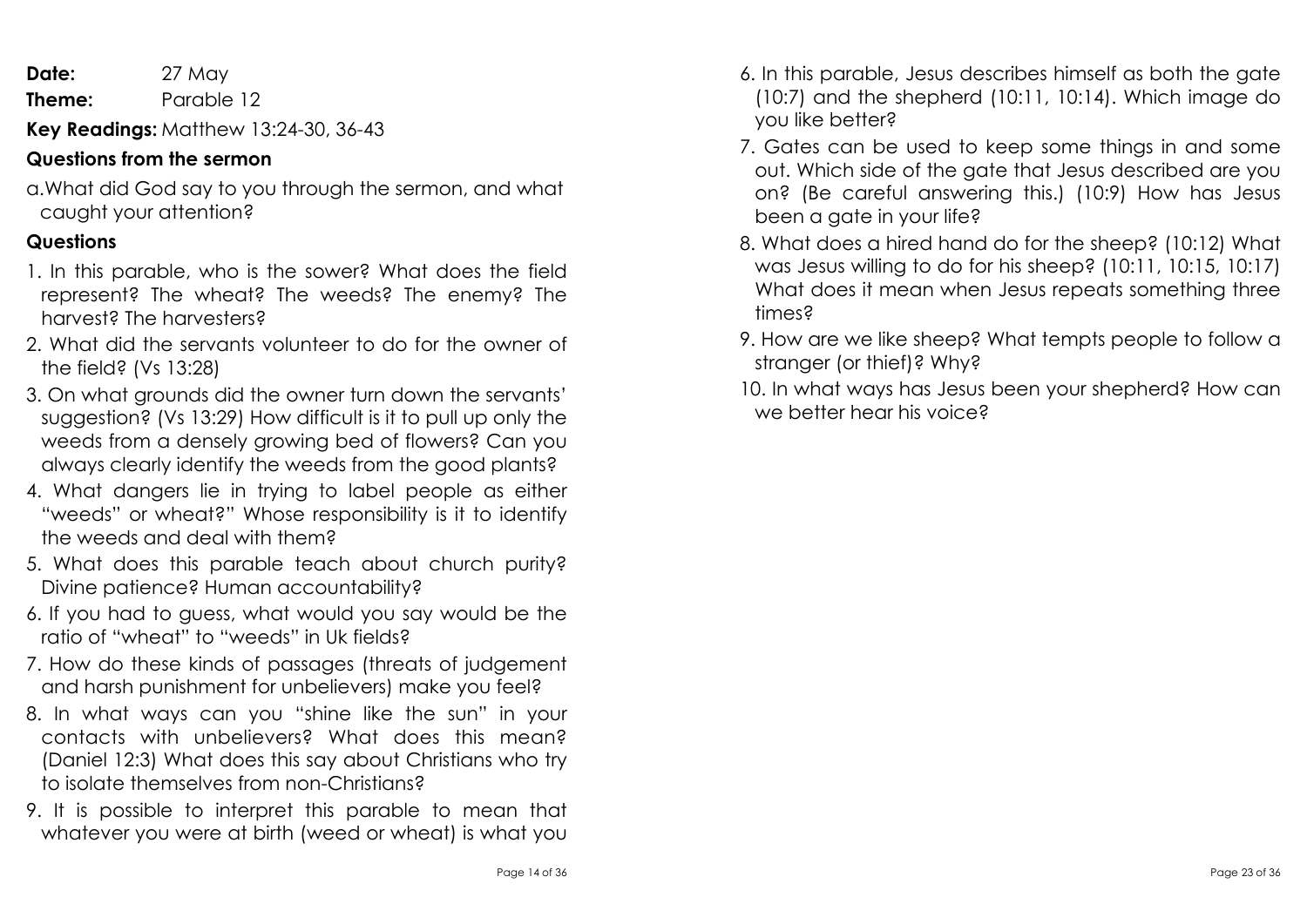**Date:** 17 June - evening **Theme:** Parables 20-21 **Key Readings:** Matthew 18:12-14 John 10:1-5, 7-18

#### **Questions from the sermon**

a.What did God say to you through the sermon, and what caught your attention?

#### **Questions**

- 1. To what lengths would you go to recover a missing wallet? An important irreplaceable document? A winning lottery ticket? Your missing child?
- 2. Bible commentators are divided about the meaning of the parable of the lost sheep. Some think the flock represents Christian believers and the lost sheep refers to a weak believer who has slid backward and strayed from his belief in Jesus. Others think that those who belong to Christ are eternally secure and cannot wander so far as to get lost. They think the lost sheep refer to the unredeemed of Israel (in Jesus' day) who characteristically hadn't listened and were prone to wandering far away. Today, the lost sheep would be a nominal Christian who behaves in a way inconsistent with that of a child of God. What do you think?
- 3. Does it change your image of God to see him as a caring shepherd searching frantically for one lost individual? How does this fit with the image of God as a judge to whom we must give account? (Hebrews 4:13)
- 4. Parable 21. What kind of relationship do sheep have with their shepherd? (10:2-4)
- 5. To whom did Jesus say the sheep would not listen? (10:5, 10:8) Who did Jesus say was the thief? (10:1) Who does the stranger or thief represent today?

remain to the "end of the age." What do you think about that?

10. What does this parable teach us about the kingdom of heaven (or kingdom of God)?

# **Leader's Notes**

Note: this is the first in a series of eight "Kingdom of Heaven" parables and the only one explained by Jesus. After telling this, he expects you to "get it."

As you read the parable, you find it filled with spiritual significance and truth. But, in spite of the clear explanation that Jesus gave, this parable is often misinterpreted. Many have attempted to use this story as an illustration of the church, noting that there are both true believers (the wheat) and false professors (the weeds). While this may be true, Jesus distinctly explains that the field is not the church; it is the world (v. 38). This misinterpretation is not new; it's been around for centuries. When Jesus said, "The kingdom of heaven is near", he meant the spiritual realm which exists on earth side by side with the realm of the evil one (1 John 5:19). When the kingdom of heaven comes fully, heaven will be a reality and there will be no "weeds" among the "wheat." But for now, both good and bad seeds mature in the world.

The enemy in the parable is Satan. In opposition to Jesus Christ, the devil tries to destroy Christ's work by placing false believers and teachers in the world who lead many people astray. Instead of requiring these false believers to be rooted out of the world, and possibly hurting immature believers in the process, Christ allows them to remain until His return. At that time, angels will separate the true from false believers. In addition, we are not to take it upon ourselves to uproot unbelievers because the difference between true and false believers isn't always obvious.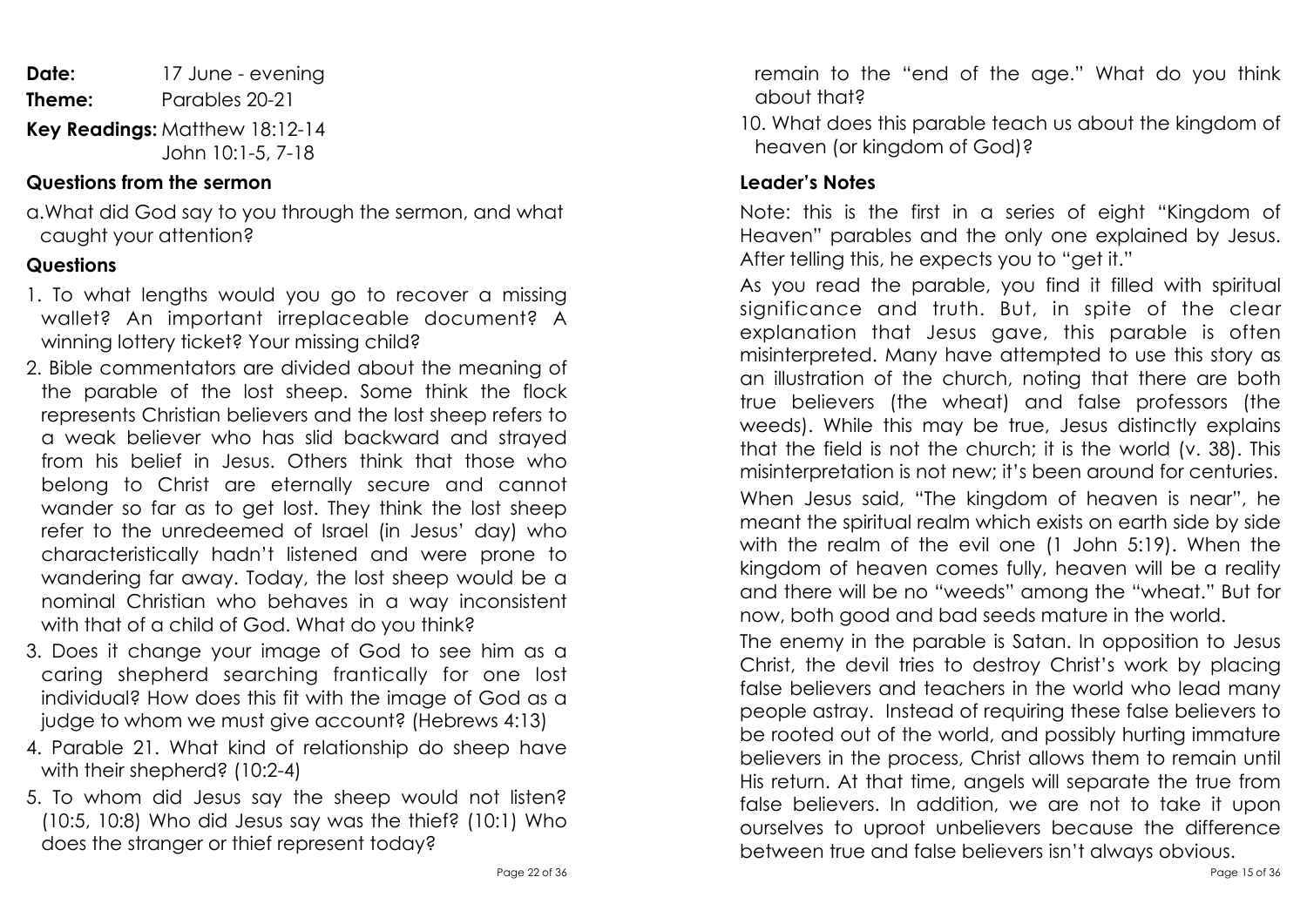**Date:** 3 June

**Theme:** Parables 13-15

**Key Readings:** Mark 4:6-29

 Matthew 13:31-32; Mark 4:30-32; Luke 13:18-19 Matthew 13:33; Luke 13:20-21

#### **Questions from the sermon**

a.What did God say to you through the sermon, and what caught your attention?

#### **Questions**

- 1. Who does the man who plants the seed, the seed itself, the plant it grows into, and the soil represent?
- 2. Have you ever tried to grow a plant from seed? Do all sprout? Do all grow to maturity? What does it take for a plant to grow, where do you get the things you need?
- 3. What was the growth process like for the seed in the parable? (4:27-28) Quick or gradual? Well understood or mysterious? What's the meaning of the parable?
- 4. How does this parable help you better understand what the kingdom of God is like? How do you feel knowing the message of Christ has a mysterious power in itself?
- 5. Does this parable imply an obligation for believers to sow the seed, water it, and fertilize it in others, i.e., speak of your faith to others? (1 Corinthians 3:6–9)
- 6. What small or seemingly insignificant possession is worth a great deal to you? Why?
- 7. Jesus often referred to mustard seeds in what context? (Matt 17:20, Luke 17:6)
- 8. The parable of the mustard seed must have confused Jesus' listeners. Everything was wrong. The mustard seed is not that tiny, the yellow mustard plant is only 8" tall, the

Q3.You might wonder why Jesus taught the parable of the dragnet, which talks about the separation of good and evil, when He already talked about that separation in the parable of the wheat and the weeds. One reason He taught it was because the parable of the wheat and the weeds emphasises the coexistence of good and evil, not the separation of good and evil. Another reason Jesus had for teaching the parable of the dragnet was because of His compassion for humans. He wanted to warn them about hell. He said, "So you, too, must keep watch! For you do not know the day or hour of my return." (Matt 25:13). Jesus cautioned people not to take their sins lightly because inevitably they would be accountable before God. (Hebrews 4:13)

Q4. The Kingdom of heaven is like a net. That net moves through the world unseen. When the net touches the back of a fish, the creature simply swims a little further ahead of it, enjoying what appears to be permanent freedom. People move about in this world imagining themselves to be free, fulfilling their own desires, with little knowledge that the net of judgment is coming closer and closer. Each time people are touched by the net, they move a little further along. Eventually they will find themselves hitting the part of the net in front of them and there is no escape.

Q5. There is much debate about the nature of hell, the only thing we can be sure of is we don't want to be there.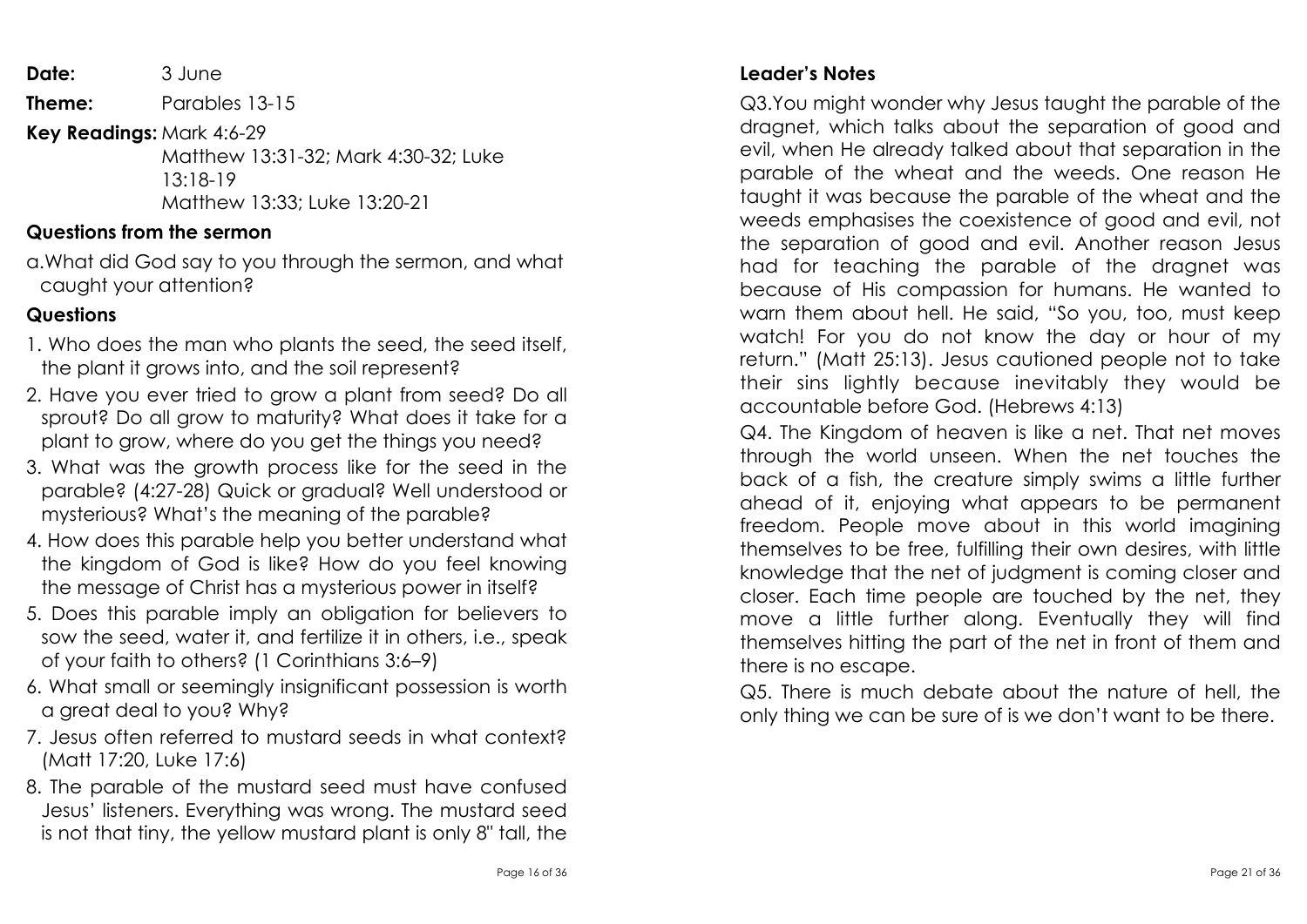**Date:** 17 June - morning **Theme:** Parables 18-19

**Key Readings:** Matthew 13:47-50; 13:52

# **Questions from the sermon**

a.What did God say to you through the sermon, and what caught your attention?

# **Questions**

- 1. There are two types of fishing nets: a casting net that catches only the fish it is thrown over and a drag net that catches everything. Which net did Jesus refer to in Matthew 13:47? What about when he spoke of "fishers of men" (Matt 4:18-19)?
- 2. What did the fishermen do with all the fish (Matt 13:48)? How will this be like what the angels do at the end of the age? (Matthew, 13:49, 25:31-32, 34, 41)
- 3. Jesus already told a similar parable about good and bad people coexisting (parable 12, wheat and weeds, Matt 13:24-30). What's the difference in the message?
- 4. How is the kingdom of heaven like the fishing net in parable 18?
- 5. How would you describe hell?
- 6. Jesus asked his disciples if they understood the eight kingdom of heaven parables. Do you? If you understand them, what did Jesus say you are to do?

black mustard bush is typically about 5 feet tall, hardly a tree that could shelter birds. Explanation please?

- 9. How does yeast work?
- 10. Can you summarise these two parables in a simple way as to what they meant to his listeners then and what they mean to us today?
- 11. Jesus often spoke in parables. Are there examples, stories, or illustrations that you can use to help share your faith in Christ with your family or friends?

# **Leader's Notes**

Q1. The man represents the planter of the seed who might be Jesus or might be us planting the seed in a nonbeliever. The seed represents the word of God (it does not represent a person, which may be confusing, because the mature plant does represent a believer). In this parable and prior ones, people also seem to be represented by the soil ("All by itself the soil produces grain..." 4:28).

Q3. What's the meaning of the parable? It seems to be that "once planted in a fertile mind, the gospel message contains its own power to grow and mature."

Q8. First, why a mustard seed? Probably because it is the most tightly packed seed of all. There is no place for air inside it. As a result it can withstand high pressures and high temperatures. Also, of the seeds sown in the East to produce edible products, the mustard seed was probably the smallest known by most people.

The pod of seeds on a mustard plant holds thousands of seeds so one plant can give rise to hundreds more. A mustard plant sprouts quickly but can also lay dormant for many years. Also it is not easily killed; a fire in a field will destroy everything but the mustard plants.